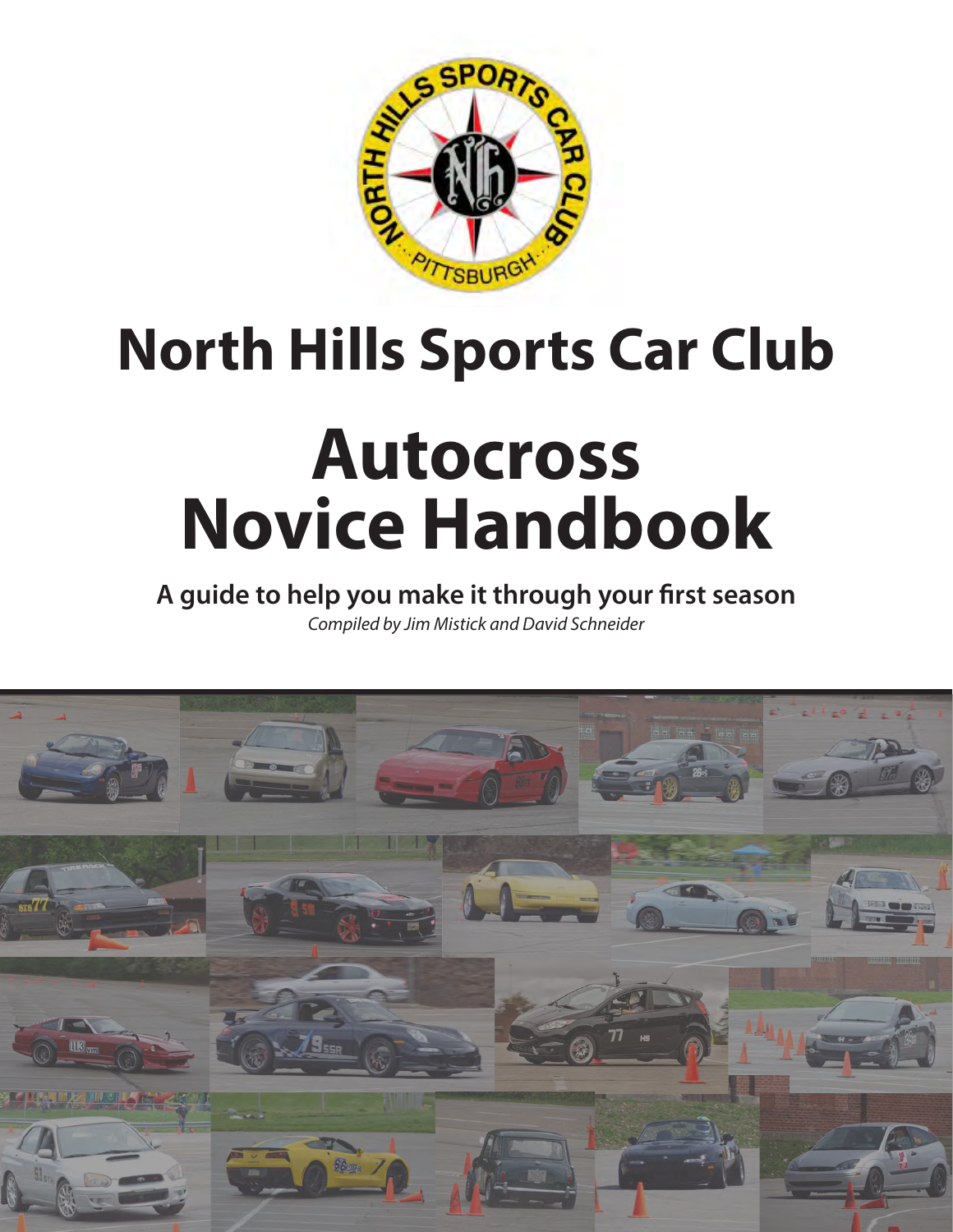# **North Hills Sports Car Club Autocross Novice Handbook**

#### **Preface:**

Regardless of what you are about to read in this handbook, no one but you is responsible for your actions. If you choose to participate in the sport of autocrossing, you must also choose to be safe, use common sense, and take responsibility for your actions. While all sports are inherently dangerous, ones involving motor vehicles are even more so. As participants, we are aware of the risks, but choose to participate anyway because it is enjoyable. Ultimately, you are the one responsible and accountable for the choices you make.

Remember this: all you need to do is ask. Anyone. Anything. If they can't help you, they'll point you to someone who can. The magic words are, "I*'m new at this, can you help me?*" There is no room for bravado or reason for shyness here, read this manual and ask questions.

Visit our website at www.nhscc.com for more information, including event results, year-to-date club points, action photos, membership meeting details, and more. You will also find contact for our board member to request any information not found in this document or the website.

#### **What is Autocross (aka Solo 2)?**

Autocross is an all forward motion driving skill contest. Each driver is individually timed to the thousandth of a second, over a short, miniature road course that is clearly defined using traffic cones. Cars compete one at a time, hence the name "Solo". Cars are grouped based on performance potential to allow competition between similar cars. An event can be held on any flat paved surface, usually a parking lot, or airport apron or runway.



Autocross emphasizes driver skill and vehicle handling rather than outright speed. The corners are tight, and there are lots of them, so the driving is exciting and challenging. Autocross speeds do not exceed those normally encountered in highway driving. The skills you learn and practice here—smooth transitions, enhanced braking, and skid correction—will have an immediate impact on improving the safety and skill of your street driving. Autocross is an excellent way to teach car control to young drivers in a safe environment.

Autocross is also a very social sport, filled with some of the friendliest people you'll ever meet. The camaraderie of the drivers is a special part of autocrossing that is profoundly satisfying.

Cars are initially divided into letter-based classes based on their performance. This means that Civics compete against Minis, Mustangs compete against Camaros, and Porsche 911s compete against Corvettes. Originally ranging from A to H—with A being the fastest—an even faster SS class was added as cars like the Porsche GT3 and Corvette ZR1 expanded the performance potential of production vehicles.

Cars are then further classified according to modifications from stock that have been made to increase their performance. Street is the first tier, allowing only minor modifications such as brake pads and shocks. Streetclasses are intended for vehicles that remain street legal and run DOT-approved street tires.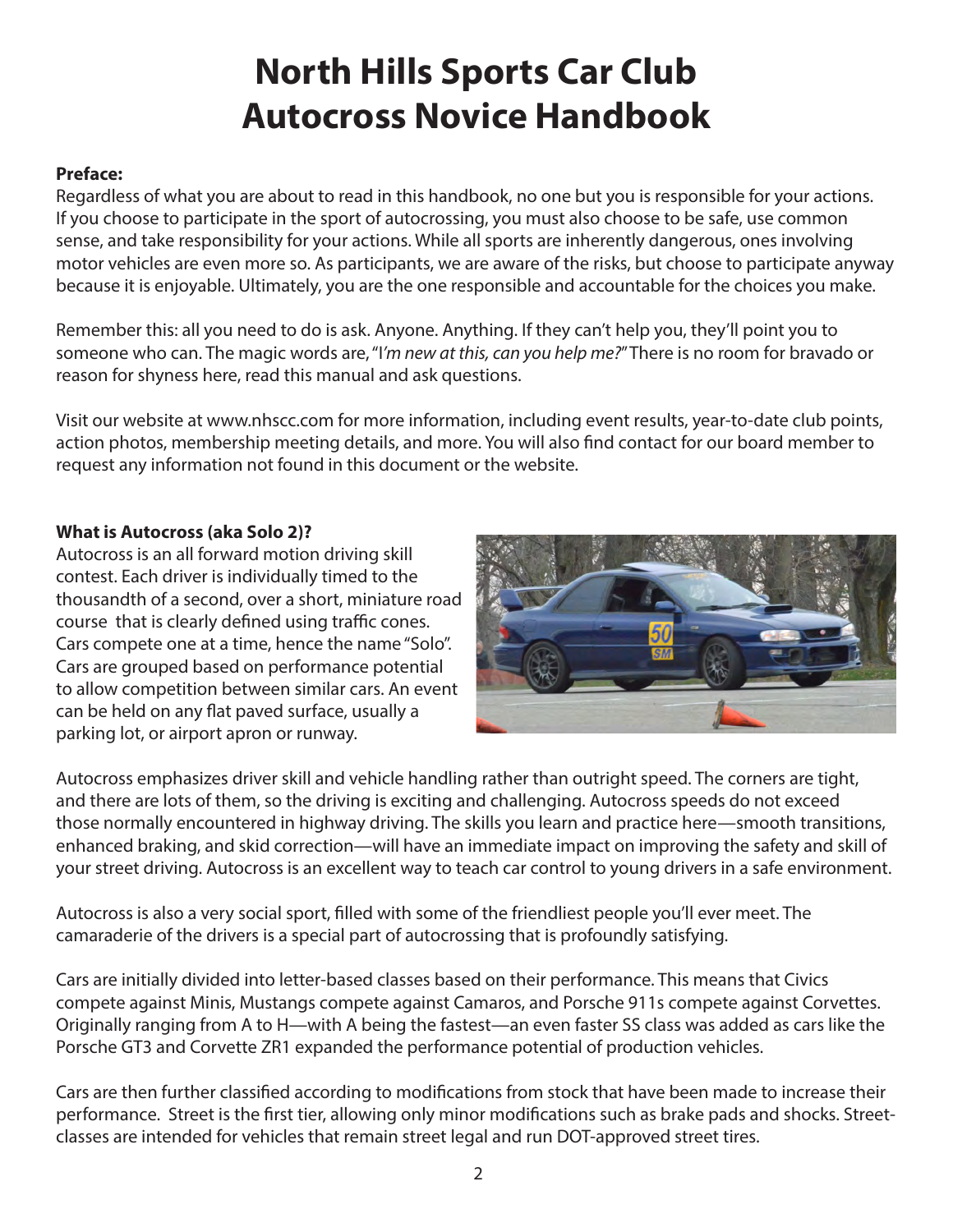Street Touring is the second tier, where the popular modifications such as lowering coils and cold-air intakes are allowed. More extensive upgrades will move a car progressively into Street Prepared and then Street Modified. As modifications move cars away from street use towards track use, they move into the Prepared class and finally the Modified class where almost anything goes. North Hills also runs an optional Vintage class that groups all vehicles over 25 years old together into single class.

Two new classes have been added in recent years to attract more cars and tighter competition. The first is the popular Classic American Muscle or CAM class, designed for rear-drive, American iron. Several sub-classes provide a home for everything from vintage muscle cars to lowered trucks. The second is SSC, a spec class for the popular Scion FR-S/Subaru BR-Z.

The complete descriptions of classes and preparation allowances are spelled out in the SCCA Solo 2 rulebook, which can be found online for free, purchased from the SCCA, or reviewed with the classing official before any North Hills event. The North Hills Sports Car Club bases our classes on SCCA classes, but reserve the right to make adjustments as we see fit to suit club rules and bylaws. The classing system is what keeps the costs of Autocross competition so reasonable; you can compete in anything from a real race car to the car you drive on the street every day. Please note that a maximum of two drivers can share a car, though each must register and pay for the event independently.



North Hills Sports Car Club events are insured through an independent insurance company so a day of autocrossing can be far safer for both car and driver than most people's daily commute to work. Perhaps that is why more people compete in autocross competition than any other motorsport except drag racing.

You can view the official SCCA rules, car classes, and more online at www.scca.com/pages/autocross.

#### **On Being a Novice**

You'll remember your first event for a long time. The adrenaline that makes you shake at the start-line before your first run, and the even bigger surge of adrenaline you feel when you finish, will stay with you for days. That excitement is part of the sport, and it's why we all do this. Don't let being a novice overwhelm you!

Every driver, including National Champions, had a first day and a novice season. Autocrossing is a skill that requires instruction and practice to see improvements. If it was easy, it wouldn't be so competitive, or so much fun. The great thing about this sport, though, is that even when you're going "slow", it's still fun driving. The course may seem "busy" at first, because it's tighter than what you see on the street, and you're trying to attack it faster than you could in traffic. You'll have fun learning the sport and learning to keep the car in control as you get faster and better with more seat-time.

With that said, here are some tips to give you the right novice attitude, so you don't become discouraged:

- Your goal for the day is to have fun! That's why everyone is here.
- Your goal for the first run is to avoid getting lost on course.
- Your goal for the rest of the day is to improve your time on each successive run.
- Your goal for the second event is the same as the first.
- Your goal for the rest of the season is to beat somebody and make each run faster than the last.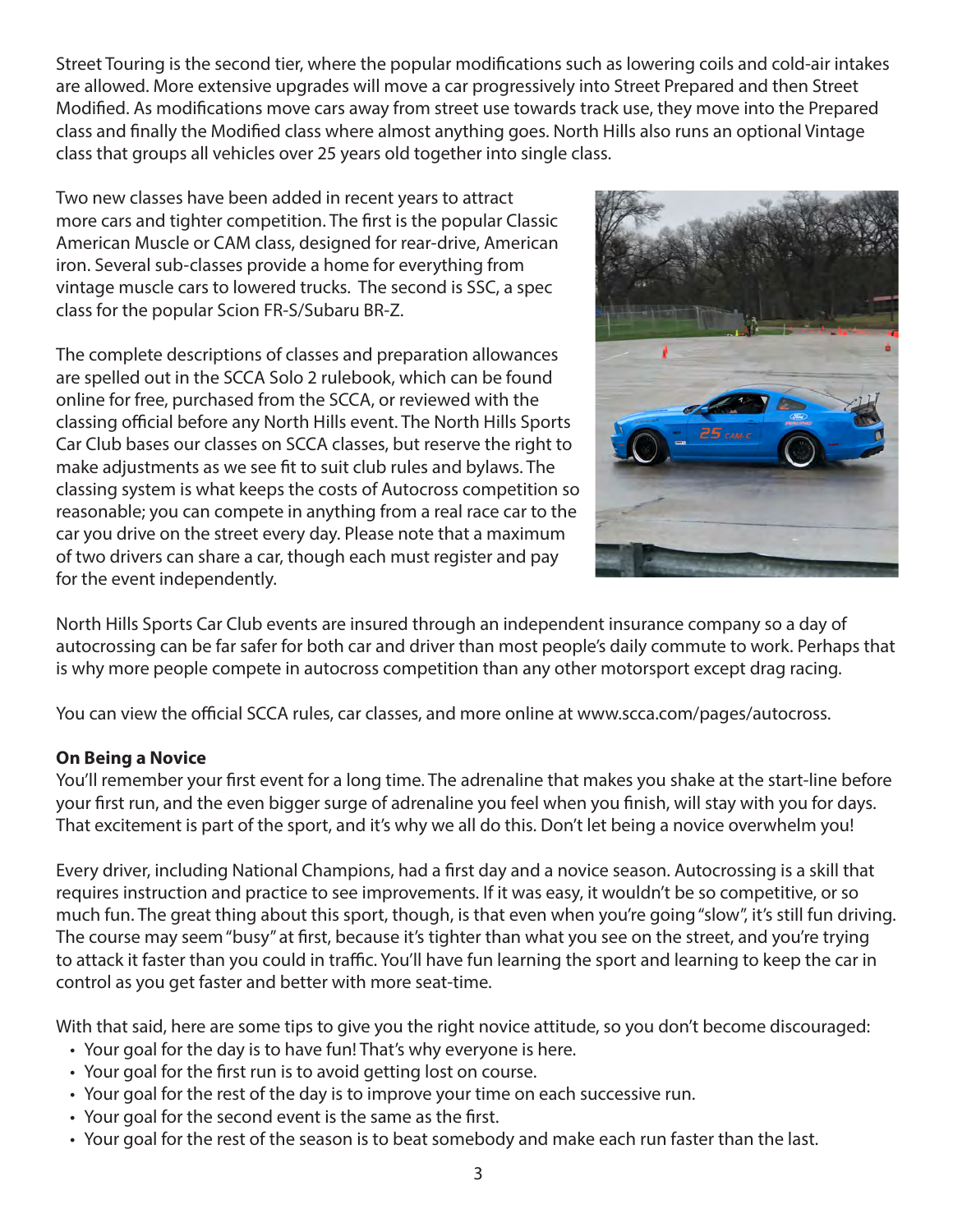When you first begin, you are learning a lot on each run and going fast, yet you may still be 10 seconds behind the class leader. That's not unusual! You're still doing OK. Generally speaking, veteran drivers like to help the novices. The magic words "I am a novice" will get you extra instruction from other competitors who can critique your run, offer pointers, or even jump in your passenger seat for a run. Just be careful not to interrupt a driver on a course walk, or while he or she is concentrating on going over the course in his or her head. Don't forget, there are lots of people available to answer your questions and help you get started!

#### **What to Bring to an Event**

This list covers everything from sunscreen to snacks to a tire pressure gauge. You will probably come up with your own list of things you need at an Autocross event, but this will get you started.

#### **You must have:**

- Your street legal car showing current registration, inspection, and insurance. *You can share a car with somebody else at the event provided you have the next two items.*
- Your entry fee (cash or charge)
- A valid driver's license

#### **You may want to bring:**

- A safety helmet rated Snell 2015 or higher *(loaner helmets are provided but not guaranteed)*
- Extra air in your tires *(to prevent tires from rolling under, more on that later)*
- An air tank or compressor *(for adjusting tire pressures at the event)*
- Suitable shoes for driving. (*light, with a narrow sole that doesn't stick out past the side of the shoe)*
- Magnetic numbers for your car, or tape in a contrasting color to your car to make your own
- Sunscreen, Sunglasses, Hat with Brim
- Clothes appropriate for the weather forecast, and a change for when the forecast is wrong *(we race—and work—even in the rain)*
- Rain gear / umbrella
- Waterprooof storage for things in your car *(garbage bags work well)*
- A folding chair
- Thermos of water or other non alcoholic beverage
- Cooler for lunch or snacks
- Windex and paper towels
- A way to record all the great advice you'll get
- A good tire pressure gauge
- Chalk or white shoe polish *(to mark your tires, more on that later)*

#### **Arriving at the Autocross**

Once you arrive, begin by finding a place to park and prepare your car. This will be your pit area for the day, and it's not a bad idea to park next to a car similar to yours. People tend to arrive well before registration opens so they can get their car ready before getting in line. You will want plenty of time to register—lines can be long—before walking the course and attending the novice walk through and driver's meeting.

Start by removing all loose articles from your car. This means cleaning out the back seats, the hatch, or the trunk. Remove garage remotes from the visors and look under seats. You will be generating higher forces in every direction than on the street, and you want to prevent anything from dislodging and striking you or becoming lodged beneath your pedals. This is also an opportunity to legally shed some weight by removing that spare tire or speaker box. If it was not bolted to the chassis at the factory, it can go.

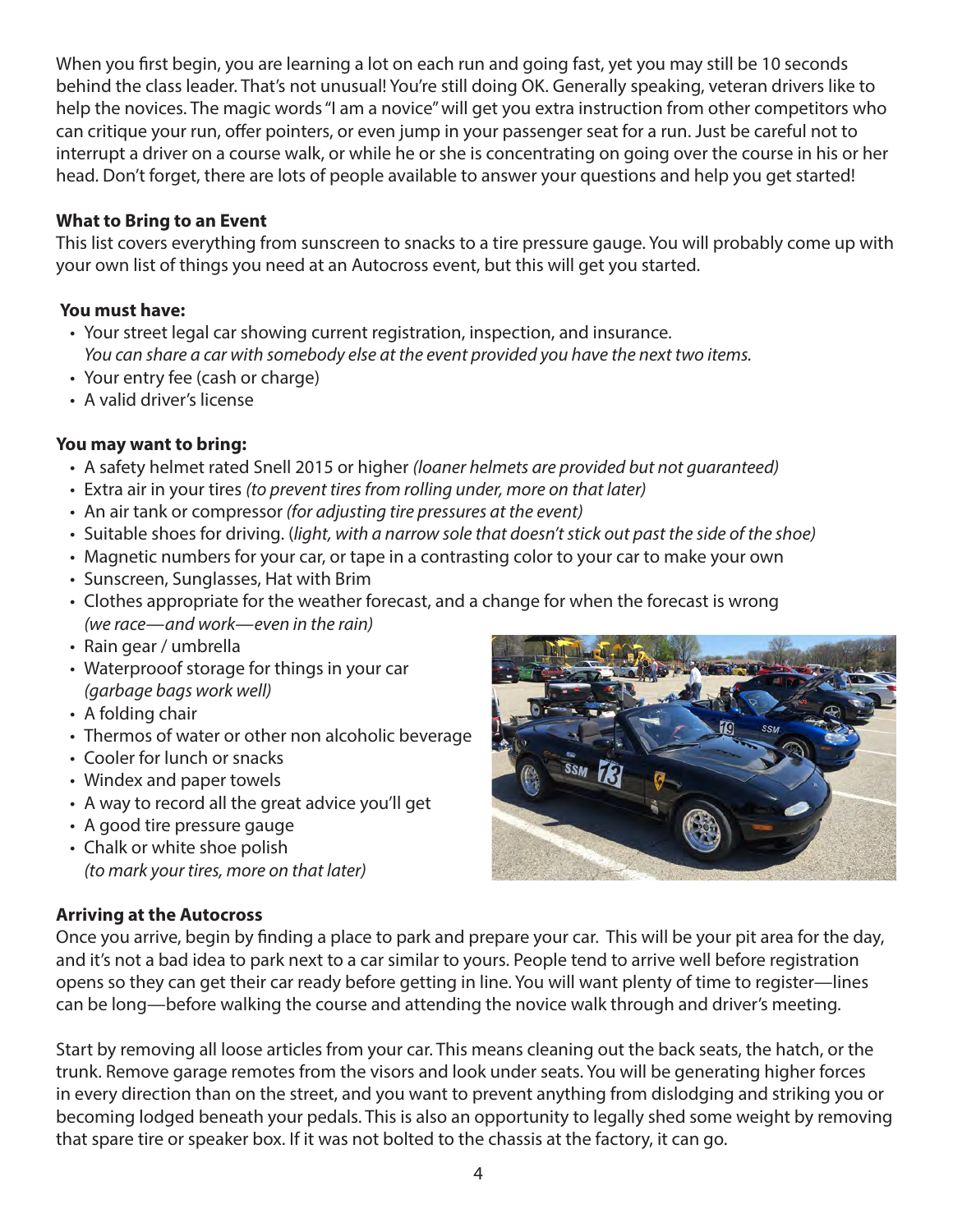This is also a time when some participants change from their street tires to their race tires. USE CAUTION, the surface may be uneven where you are parked so cars should be properly chocked to prevent rolling. NEVER PLACE ANY PART OF YOUR BODY BENEATH A CAR SUPPORTED ON A HYDRAULIC JACK. Before leaving your pit area, be certain that you won't run over any items- whether your own or newly unpacked by your neighbor(s). This goes double for your neighbors themselves, who may be sitting on the ground.

#### **Registration 8:30 am to 9:30 am**

To register for an event, you must have a valid driver's license and entry fee, currently \$30 per event, or \$25 for Club Members, though special events may carry a different cost. Before approaching the timing trailer, fill out the required paperwork.

Begin by filling out the tech slip for your vehicle. Officials will help choose the class for your car if you are unsure. You will also be assigned a car number for the day. You may be able to pick your own number, but it will depend on how many other people have asked for the same number.

You will need to sign the insurance waiver. You MUST do this to compete, and any guests you bring must sign the waiver also. If you would like to apply to become a member of the club, there is an additional form and fee for this provided as well. With paperwork in hand, get in line for registration at the trailer. Officials will enter your name and car info into the timing system based on your paperwork and collect your fees. They will return your Tech Slip for the next part of the registration process.

# **Tech Inspection 8:30 am to 10:00 am**

Your car must pass a technical inspection before you can compete. You should identify yourself as a novice when you go to tech. The purpose of the inspection is to ensure that your car is safe and legal to compete. Inspectors will need to look under the hood, inside the car, and in the hatch/truck area. They will check for a current state inspection and ensure that the lug nuts on your tires are properly tightened. They will also inspect your helmet if you bring your own.

The tech inspectors will mark your car and helmet if they pass, or recommend changes to make, such as additional tie-downs for the battery or removal of loose items or hubcaps if you've forgotten. Inspectors can help determine what class your car is in based on your modification, sometimes that means changing classes after you've already registered. Remember, Tech Inspectors have the final say!



# **Course Walking**

After tech, you will have time to walk the course. There will be an announcement over the PA system when the course is open for walking. Before you go, read the section on course walking tips. You may walk the course several times if you like, try to have the course memorized before the novice walk through.

# **Novice Walk Through 10:00 am**

Mandatory for all novices, optional for everyone else. An experienced club member will review everything that novices need to know for the day, including how to work the course and safety rules. They will then lead the group on a walk through the course, teaching the line, pointing out concerns, and offering tips. This is an ideal time to ask questions or get clarification.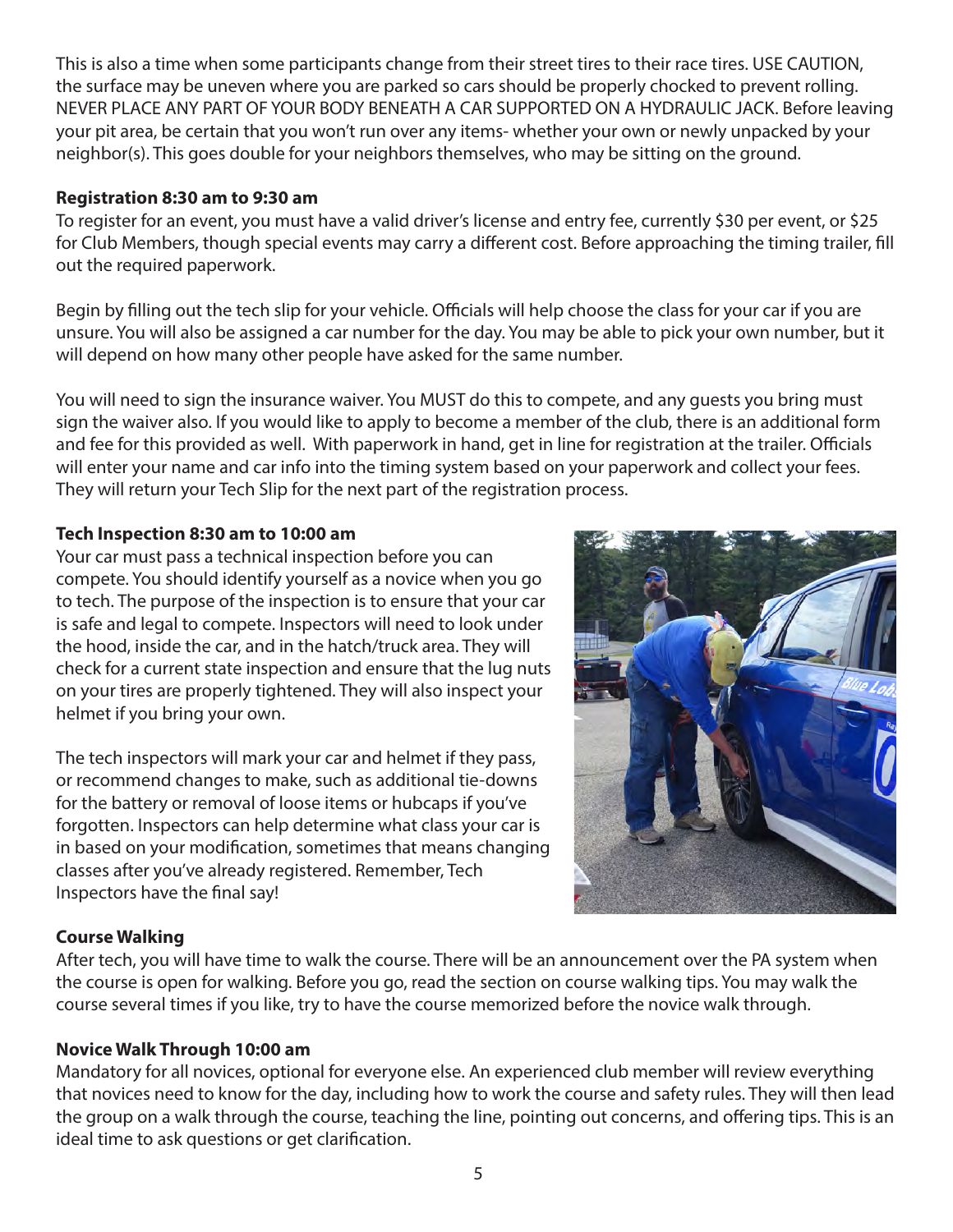#### **Drivers' Meeting 10:30 am**

Mandatory for all drivers. NHSCC board members and the event chairs hold the driver's meeting shortly before the first car is scheduled to start. This is where you will find out information you'll need to know about the course conditions, number of runs, particular safety concerns, how penalties are assessed, and how work assignments will be handled.

#### **Run/Work Order**

Depending upon weather and the number of drivers, you will get between four and six timed runs, broken into 3 - 5 heats. You will work during one heat, and drive during the remaining heats. Work assignments are broken up by car number, it is helpful to write them down or take a photo of the heats with your phone.

#### **Your Work Assignment**

Work assignments will be announced at the driver's meeting, take note that you may work the first heat, so please pay attention. It's best to report for your work assignment as quickly as possible when it is time for you to work. Otherwise, some people end up working longer than others, which is no fun. Generally, workers are changed at the end of each heat, giving you plenty of time to check in and get into position.

When it is your turn to work, head to the timing trailer and check in with the Chief of Workers. Be sure to tell them that you are a novice and they will pair you up with someone who has worked the course before. Tell the worker you are paired with that you are new, and they will help teach you course working skills. For a little bonus instruction, ask your co-worker to talk about the techniques of the drivers on course. Read the section on Working to get more detail on penalties.

During the novice walk through, penalties and how to signal them to the spotters will be covered. YOUR SAFETY IS MORE IMPORTANT THAN CHASING CONES! IF THERE IS ANY DOUBT ABOUT MAKING IT TO A CONE AND BACK BEFORE A CAR PASSES BY, LEAVE THE CONE DOWN! We would much rather give a driver a re-run than have to call an ambulance.

#### **Your Timed Runs**

We run in numerical order at NHSCC, not in class order like other clubs. You will have to pay attention to the run group and bring your car to the line when your number is up. Sometimes you may end up slightly out of order, that's okay, as long as you are close. Note that cars may need to "jump" in line to get closer to their numerical order or as a result of a re-run. Please be courteous with other drivers.



Make sure your car is ready to go well before it's time to get in line. You should have your tire pressures set and you should be prepared to drive. The North Hills Sports Car Club may have loaner helmets available, please grab a helmet when you are 5-6 cars from the front.

After your run, park your car and then return the helmet so that another competitor may use it. If you need to borrow a helmet, ask around during registration or before the drivers meeting, NOT when you are on the grid. You might be able to find another competitor who is willing to share theirs.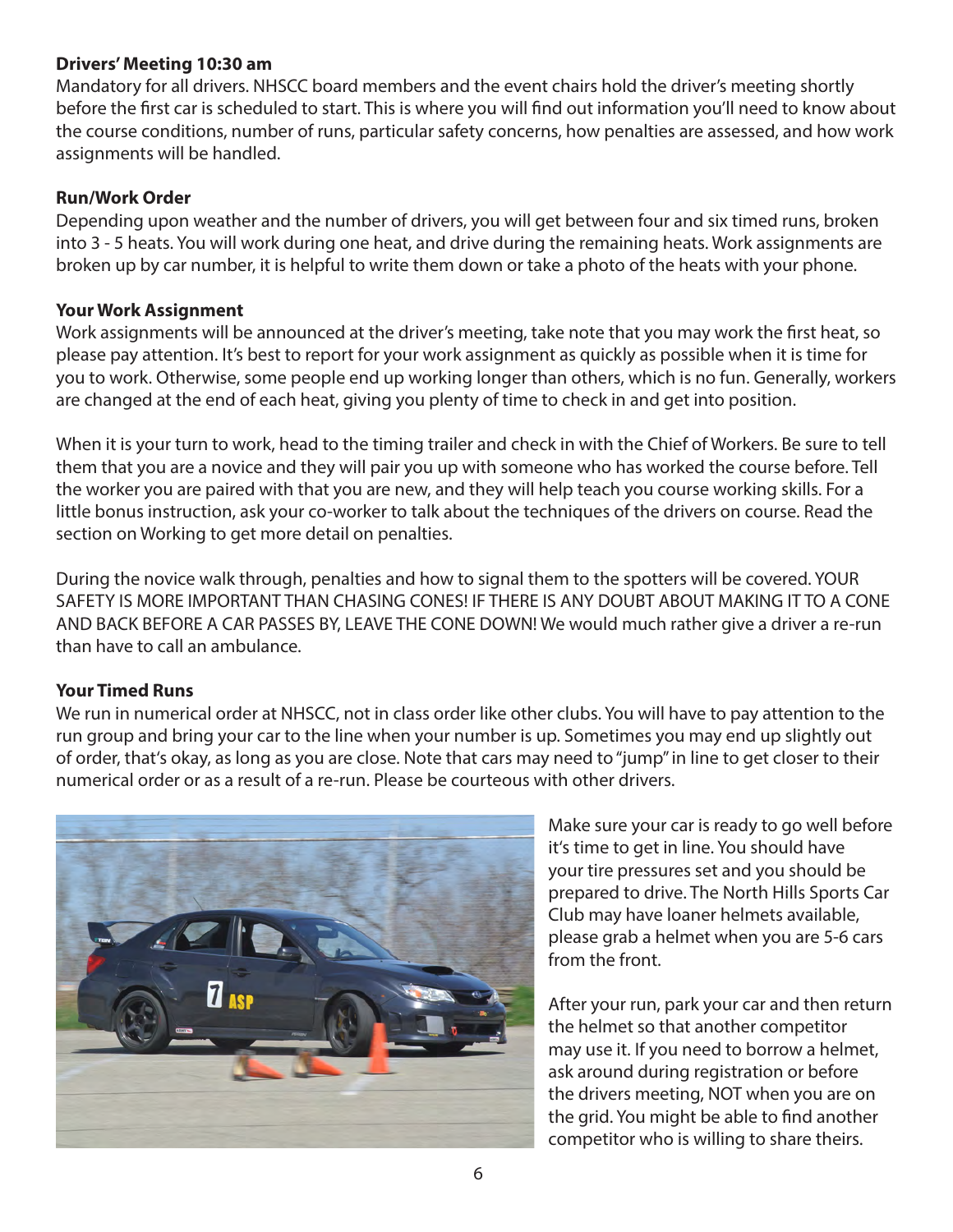Once you are in line, you will wait for the cars in front of you to launch, and you will move up until you are on the start line. A starter will signal when it is OK for you to start. You should go as soon as you are ready, although the timer will not start until you pass through the timing lights. Don't take too long if we are running two cars on course at once because your start is timed to make sure you do not get too close to the car already on course.

If you do get "lost" on course, take the time to orient yourself and continue. Don't head back to the start line, because you may be pointed toward another car. Just take the time to get back on course, and continue the run as a practice. Always finish each run by driving through the finish area to reset the timer for the next driver. Be aware of the course workers and follow their directions when on course.

If you see a red flag on course, come to an immediate halt and await instructions from the course workers.

After your run is finished, slowly proceed back to your pit area, 5mph in the parking lot and 15 or 25 on park roads as posted. Along the way, listen for your time over the PA system or on the radio, or look for it on the display board near the finish. If you don't see or hear it, don't worry, it will be printed and posted after each heat. Times will also appear on the NHSCC.com website under Live Timing and after the event is concluded.



You time may be something like "54.117 plus 2" or "off course". In these examples, the first number is the time in seconds, the next tells how many pylons were hit, and the "off course" means that you missed at least one gate. It helps to have someone watch your run so they can provide valuable constructive criticism. Above all, have fun- don't let the competitive nature of the event spoil the day. Some "novices" are quite good- start with personal goals, then, only after gaining some experience, concern yourself with the competition.

#### **Fun Runs**

If time permits, fun runs are held at the completion of the event. They are timed runs on the course that are not scored with your official runs. This is your opportunity to ride with other drivers and have them ride with you. Fun runs cost one dollar and they allow you another chance or two to improve your time.

#### **Course Clean-Up**

Once all the timed runs and fun runs (if any) are complete, a lot of people help clean up the course. This involves bringing in the flags, cones, fences, ropes, and timing equipment, and storing them in the trailer. The pit and spectator areas also need to be checked for trash. When everyone pitches in, this can be completed in fifteen to twenty minutes. If you are working the final heat, please stack cones as you exit the course to speed clean up, you do not have to carry cones to the trailer.



# **Before Heading Home**

Return all of the items you removed from your car and collect folding chairs. Swap back to your street tires or return your tire pressures to normal. Remove the numbers from the side of your car, and remember to adjust your driving style to remain legal on the road, the police don't like people using construction cones for slaloms! Take your newly found car control skills with you for emergencies and the next autocross.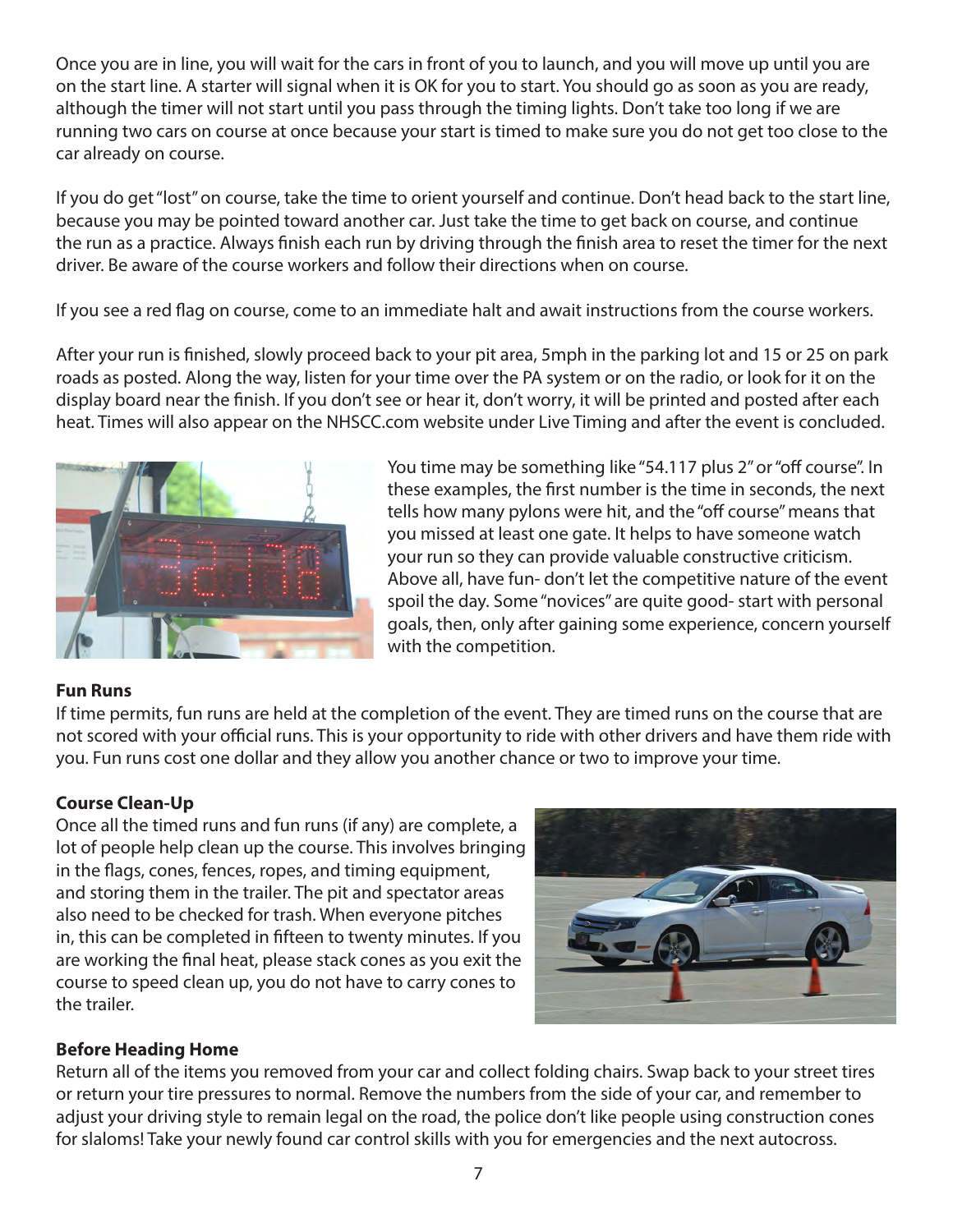# **Working Rules and Safety**

#### **Do's**

- Report to work promptly.
- Make sure your station has adequate supplies; extra pylons and a red flag at minimum, you may have a radio and fire extinguisher as well.
- Know your area of responsibility and your station number.
- Make sure cones are in their proper place when you get to your station, and check them periodically during your shift.
- Understand the pylon rules. Pointer cones do not count if hit, and a car is off-course (DNF for Did Not Finish) if they pass on the wrong side of a cone.



- Pay attention to cars on course for accurate cone counts and your safety. It is best to watch the back of the car and the cones themselves to see the wobbling cone which may have left the box.
- Replace cones as soon as possible, another car will be coming through in as soon as 30 seconds, BUT DO NOT GO AFTER A CONE IF YOU THINK ANOTHER CAR WILL BE ARRIVING SHORTLY.
- Be prepared for exposure to sun/rain, wind, heat/cold while on station
- Keep red flag in your hand, unfurled (but not flapping) ready for immediate deployment.
- Stay alert for unexpected pedestrians and vehicles.

# **Don'ts**

- Do not use cameras or cell phones while on station.
- Do not sit down and do not wander away from your post.
- Do not turn your back on cars on course. Safety First!
- Do not red flag a car unless instructed to do so or if it is an emergency. However, if in doubt, err on the side of safety!
- Do not pick up hot parts dropped on course because of risk of burns.
- Do not litter.

# **Penalties**

A penalty is given if:

- If the cone is knocked over and is out of the box.
- If the cone is knocked over and is in the box.
- If the cone remains standing but is out of the box.

# A penalty is NOT given if:

- The cone remains standing and is touching the box.
- The cone remains standing and is partially in the box.
- The cone remains standing within the box.

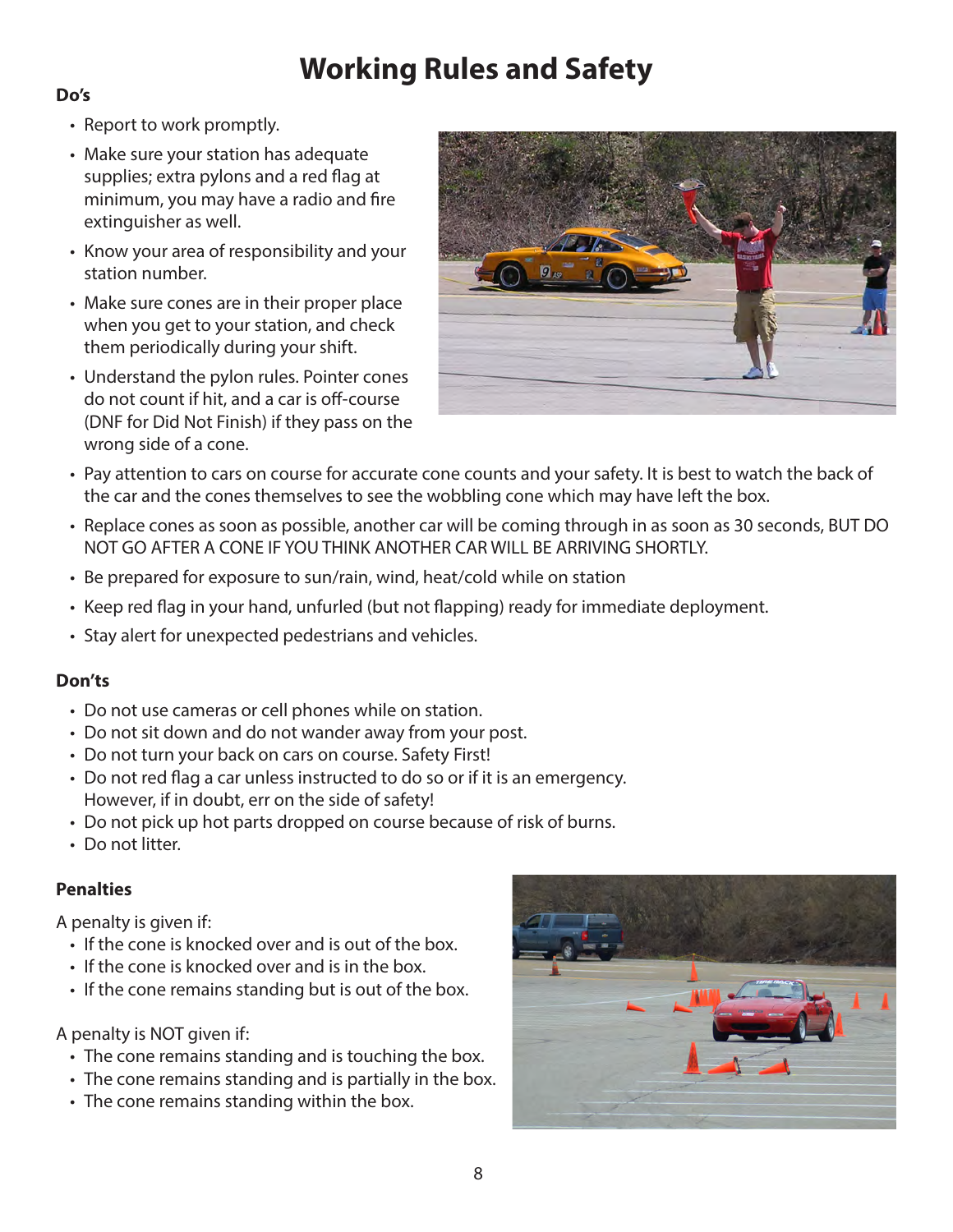# **Car Set-Up Tips**

Keeping things inexpensive, we'll only talk about things you can do for free or at minimal cost. After a while, you may want to put more go-fast goodies on your car, but be sure to read the SCCA rulebook if you want to stay legal and/or competitive in class. Be aware that at this point you can go faster, sooner, by working on the driver instead of the car. Ask an experienced driver to drive your car on a fun run so you can see the potential gains you can make as a driver!

#### **What You Can Do Today**

**Tires:** You've already read that you should put an extra 10 to 15 psi in your tires. The reason for this is to keep your tires from rolling under during hard cornering. But how much is too much? The way to find out is to put chalk on the edges of your tire, in at least two places around the diameter. This will allow you to see how far over the tire was going during your runs. Bleed out a little air if the chalk is still showing on the tread, or add a little more if the chalk has been worn off well down the sidewall. The line of worn chalk to remaining chalk should be right at the corner of the tread and sidewall. Keep notes on how many psi you ran, and where the chalk line was, for your next event. Remember that as you get better and corner harder, you'll need more air to compensate, so keep using the chalk at every event.

**Driver Restraint:** In order to have good control in driving, you, the driver, have got to stay put. So make sure your seat belt is tight and firm. Some people like to tug hard (fast) on the shoulder strap to engage the lock on the reel. You can also prevent the belt from loosening by twisting the buckle a few times before securing it, or purchasing a belt-lock device.

**Driver Location:** Most experienced drivers will agree that the best place for your seat - to give you the best control - is seat forward far enough to have your leg slightly bent when the clutch is all the way to the floor, and seat-back reclined or upright to a position that allows you to rest your wrists on the steering wheel



when you shoulders are firmly against the seat. This position allows you run the full range of steering inputs and foot motion without stretching or moving in your seat, and may have a big impact on your driving skill.

#### **What you can do before the next event**

**Alignment:** Alignments are under \$100, and if you're looking for a cheap way to improve your autocross set-up, this is a good one. A word of caution: most manufacturers set their alignments to what they consider to be the most predictable and stable settings. Improving your car's turn-in for autocross may make your car twitchy on the street. So use your own discretion. To get some suggestions, ask a driver who has a car similar to yours in weight, wheelbase or driven wheels. Also ask around for suggestions on where to take your car for the alignment. Some shops are more than happy to help with autocross alignments while others are not.

**Tune Up:** To deliver its maximum potential, your car should be in tip-top shape. Make sure that your engine is running as it should, a tune-up with fresh spark plugs and a clean air filter may restore some lost horsepower. If your brakes are worn, fresh brake pads will reduce stopping distances. Tires are the most important component of your car for autocrossing, so if your tires are bald or you are still on snow tires, now is the time for some fresh rubber.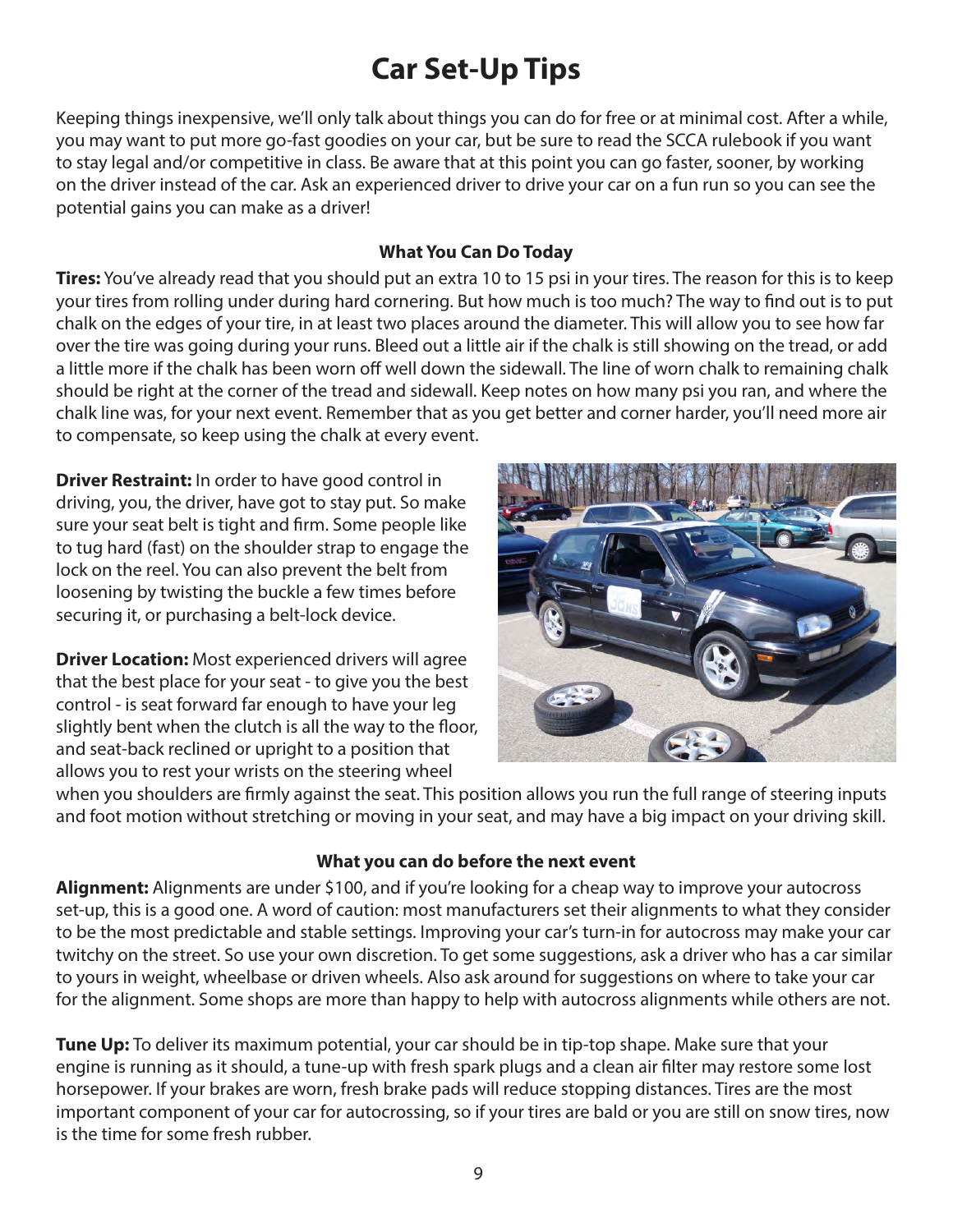# **Course Walking Tips**

Knowing the course layout is worth five seconds to a novice. Knowing how to walk the course is the most important step in being competitive and staying "ahead" of the course. Usually, you'll want to walk the course at least three times.

#### **Step 1: Walk the Course**

Your first walk will be to get the general layout, and is often a social walk. For your second walk, get away from friends and walk the course alone, concentrating on memorizing the layout. Think of it in sections, with key cones marking the turns, such as:

- Start straight
- Slalom (enter on right)
- Decreasing sweeper to the left
- "Little snake" then "big snake"
- Right-hand curve (look for three pointers)
- "Thread the needle" section
- Tight right, then tight left
- Over finish



Your goal is to learn the flow of the course and find visual markers to help you navigate at speed.

- Stop every now and then and run through the course in your head, from the beginning to where you are.
- Get down low the course looks different from a seated position. This will give you a better picture of what the course will look like at speed.
- Pace off the distance between cones in a slalom. Some course designers vary the distance, and it's good to know before you arrive whether you will have to vary your speed in a slalom.
- Take notes if you like, and make a note of pavement changes, camber change, bumps, sand, etc.
- Make a note to yourself of how far ahead you will be looking. Say to yourself, "OK, when I am here, I will be looking there." This will help you to remember to look ahead while you are driving.

How do you know if you have memorized the course? Sit down by your car and try to draw it on a blank piece of paper, or sit behind the wheel with your eyes closed and mentally drive the course. Include the key cones you want to recognize while you drive. If you can't draw or visualize the course, you will want to walk it again. It is easy to get lost in a sea of cones and things happen much faster at speed. Once you leave the start line in your car, you should not be spending any time figuring out where the course is or which direction to go.

#### **Step 2: Plan the course.**

On your last course walks, decide exactly how you want to drive the course. Driving the course perfectly involves two things; coming up with the correct plan, and executing that plan correctly. If you don't have a plan, you can't possibly know where you didn't execute it correctly. It's hard to know if you did this step correctly-but it is something you can work on.

The plan involves the line you will take through the cones - the quickest way through. Note, we didn't say shortest. Think about the characteristics of your car; does it corner better than it accelerates, or the other way around? That will tell you whether to slow down so you can get through the corner in control and get on the throttle as soon as possible, or try to carry speed through to keep the revs up. Any pro will tell you, position first, then speed. Being in the right place and heading the right direction is the key to fast times.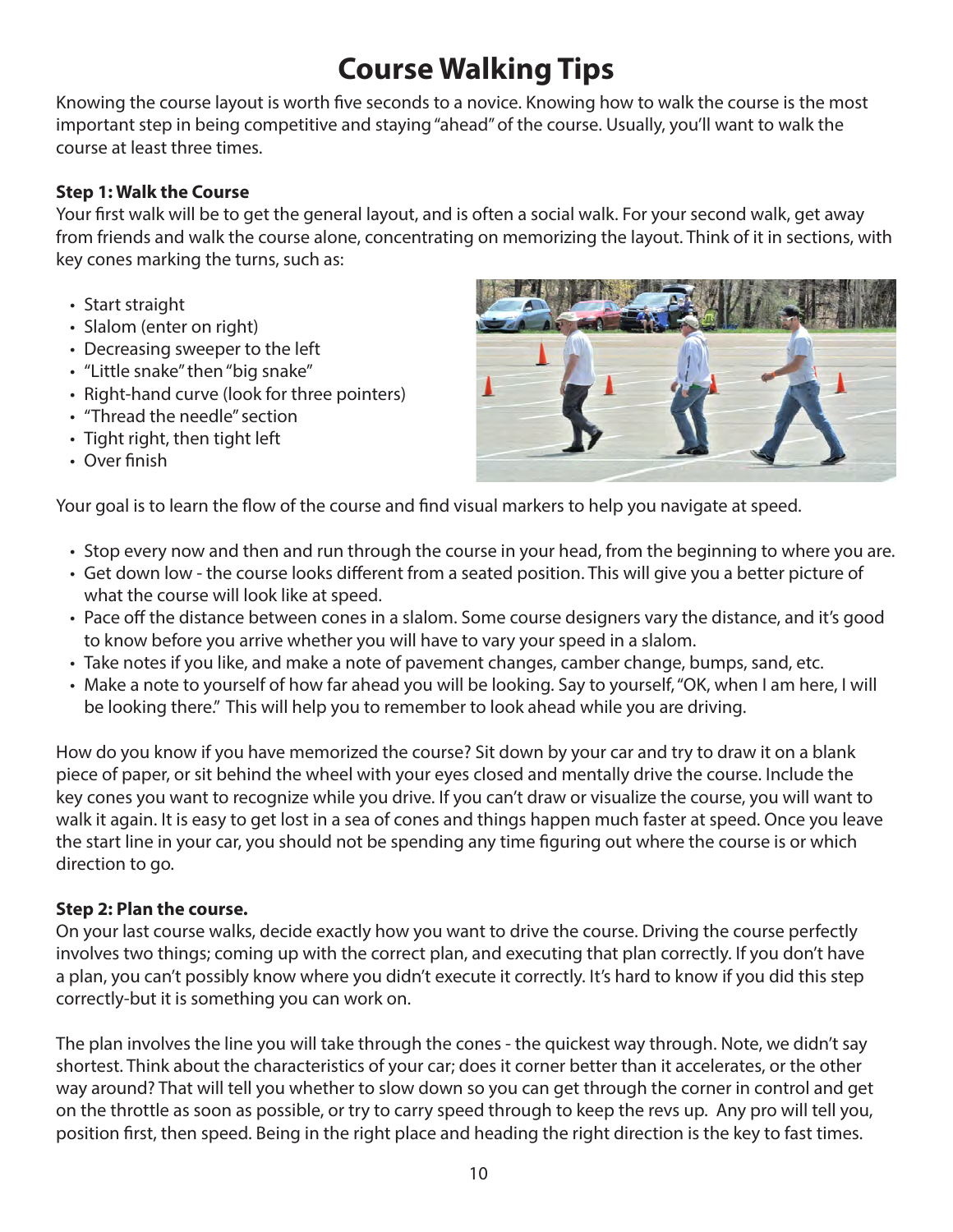Don't forget to also plan where you will be looking. There is no need to memorize every cone on the course, only the ones you plan to be near...the "important" ones. Look from one important cone to the next as you move through the course.

### **Step 3: In the Grid**

Before you run, while you are in grid, go over the course again several times in your head, executing the plan you made before. Turn off the radio, stop socializing, get focused. You should have cameras rolling, belts tightened, and helmet on a few cars before you launch so you can be focused on the run to come.

# **Step 4: After the Run**

Sit in your car and go over your run. Figure out where you didn't execute the plan. If the plan was to be near a particular cone, and you were five feet from it, then you didn't execute

the plan correctly, and a red light should have gone off in your head. Maybe you need to adjust the plan because you were going too fast in the slow parts. Decide at this point whether your next run needs to be a better execution of the plan, or a modification of the plan. Basically, don't use the car as an excuse, you will see a big difference in your times when you drive a course that never surprised you.

# **Step 5: Talk to People**

You will spend some time standing around and waiting. Actually, there will be lots of time that you are neither working nor driving. At this point you are officially a spectator, but most of your fellow entrants will also be spectators too. Talk to them. Ask questions. They will give helpful answers to even seemingly stupid questions. Even questions as broad as "How did he do that?" or "Why is he fast when he looks so slow?" may elicit answers that will help to increase your understanding of both the sport and the techniques that define the best drivers. Be wary of information overload. You may be told ten things that contribute to a fast run; if you understand one or two, concentrate on those. You'll hear the others again, many times. You don't have to (in fact, you can't) learn it all at once.

# **Driving Tips**

Seat time, seat time, seat time. This is by far the best way to go faster. They say, "Before you fix the car, fix the

driver". That's because there' are so many techniques to improve your driving, it takes seat time to learn them all. Once you do, someone without those skills would have to spend a lot of money on their car to beat you, and probably still couldn't. Here are a few techniques to get you started. Don't try to apply them all in your first run, you'll be too busy. Read through the list, then work at gaining these skills one at a time.

# **Look Ahead**

We can't emphasize this enough, and many of us repeat it out loud while we are driving. This tip relates to hand-eye—and eye-foot—coordination. Look where you want your hands to drive you, and look far enough ahead to take advantage of the feedback.

If you're looking at an outside cone you're afraid you'll hit, you are sure to hit it. If you're only looking ten feet in front of the bumper, turns will keep surprising you and you will overshoot them. Imagine looking at your feet while you are running, you wouldn't be very coordinated and you wouldn't have a good sense of distance or speed.

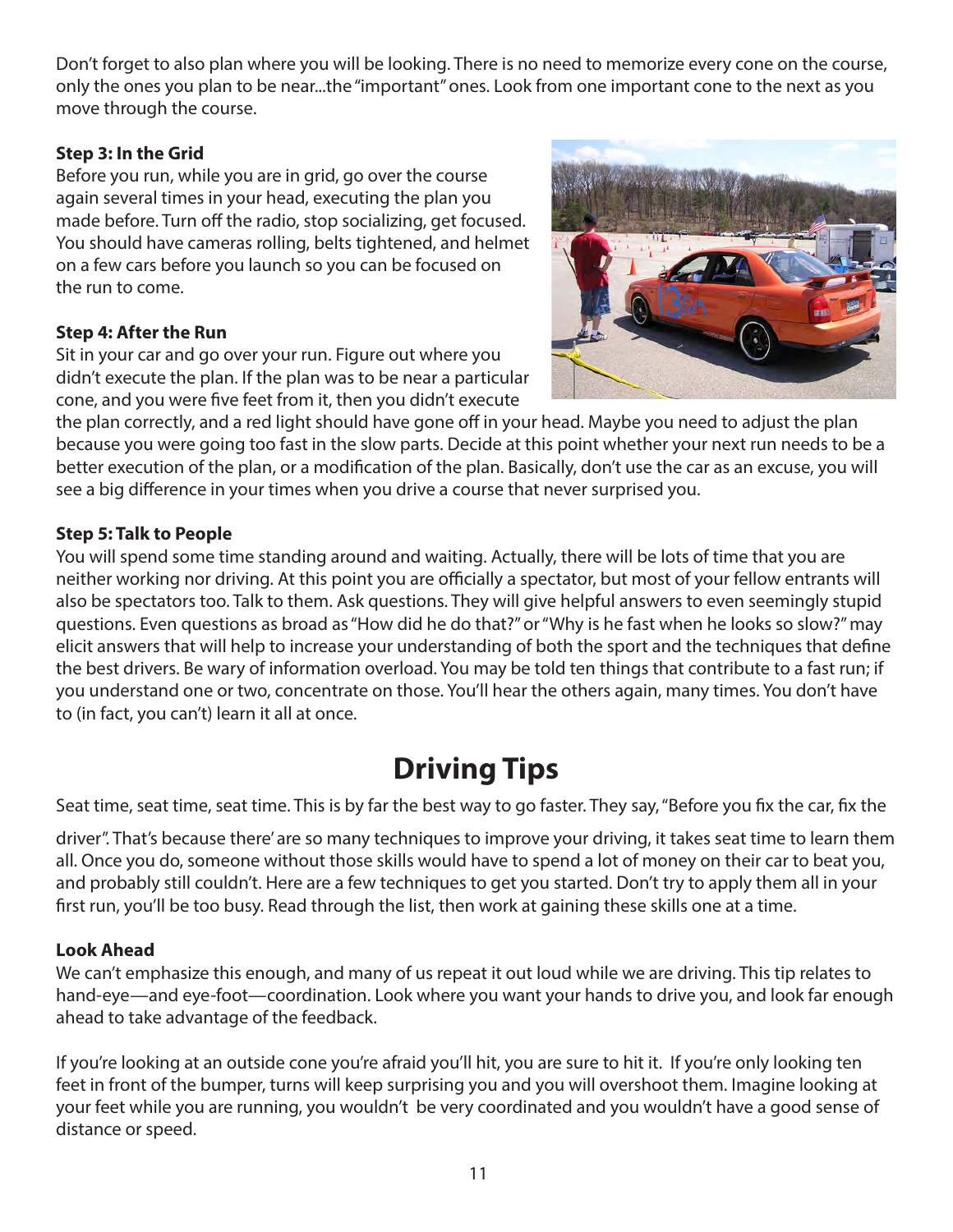Instead, look far forward to see as much of the line you want to follow as possible. Your mind will plot your ideal trajectory and your peripheral vision will get you safely past cones without having to look down. You will be astounded at your performance the first time you remember to do this all the way through a course.

#### **Slow Down to Go Fast**

A common problem when you're starting out is trying to take the tight sections too fast, and not staying in control. Most veterans remember finishing a run and thinking, "Well, I didn't go very fast, but it sure was smooth," only to find they had gone faster by a full second! Just be patient in the slow spots. They're slow spots, after all. If you run a section too slowly, you learned something and can add speed as a correction on the next run. If you enter a section too fast, you can overshoot the corner, add distance, have to brake and lose momentum, and maybe even go off course. You blew your whole run and learned little.

#### **Brake Hard in Corners**

Go ahead, squeeze the brakes hard. There's no morning coffee on your dashboard, or eggs in the front seat. Once you decide to slow down for the corner, don't waste any time. If you find yourself at a crawl and you're not at the corner yet, why, you've just found out that you can brake later. Locking up your tires will not make you stop faster, so squeeze the brakes and let them do the work, not your tires. On the street, we often lift off the gas and let gravity or engine braking slow the car for a bit before getting on the brakes. You are not on the street, get right on the brakes.

#### **Understand the Friction Circle**

This is a hard concept for most novices, but is the key to faster times. For any tire/pavement/condition combination, your tires have a finite amount of traction available. We'll call that 100% traction. When you accelerate hard in a straight line, 100% of the traction of your tires is pushing backwards, propelling the car forward. When you hit the brakes hard in a straight line, 100% of the traction of your tires is pushing forward, slowing the car. When going around a bend without accelerating or braking, 100% of the traction of your tires is pushing left or right, preventing the car from sliding. The problem arises when we ask our car to do more than one of these things at the same time.

For example, if you're going into a corner, using 100% of your traction to make the turn, what happens when you ask for more traction by applying the brakes. There is no more traction available, so you will be dividing your available traction between two tasks, reducing cornering traction and causing you to run wide or even spin. You also won't have the braking traction you expect, and can easily overshoot your braking point. Same goes for accelerating while cornering, not enough traction will mean oversteer in a RWD car or understeer in a FWD car. So how do you deal with this conundrum?



First, try to brake in a straight line. Slow the car to the speed you want for the turn, then ease off the brake pedal while initiating your turn. As you complete the turn, ease into the throttle as you straighten the steering wheel, not fully pressing the gas until the car is headed straight. To visualize this, imagine that the steering wheel and pedals are connected by a string: as the wheel is turned, it tightens the string and reduces how far down the pedals can be pushed. As it returns to straight-ahead, the pedals can go all the way to the floor again.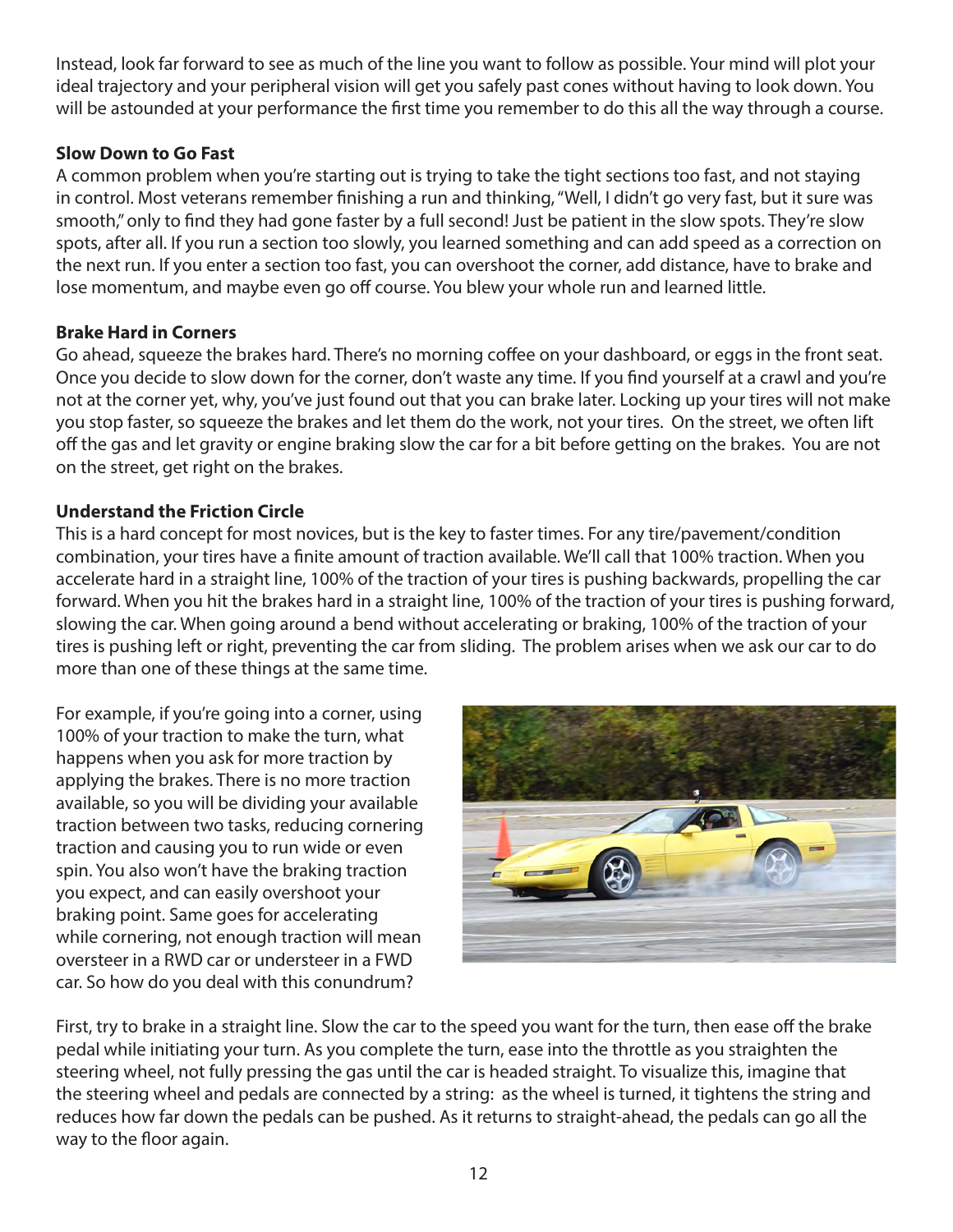#### **Smooth Your Inputs**

You may noticed that we use phrases like "squeeze the brakes" and "ease in the throttle". This is where you have to change your mind-set about inputs to controlling your car. You need to convince yourself that you can make your car respond better by squeezing the brakes hard instead of standing on the brakes, by rolling in the throttle rapidly instead of stomping on the gas, by turning the wheel quickly instead of cranking it around. Subtle, but it will show up in how often your car is in control instead of scrubbing off speed pushing around a corner. And it will take a lot of practice to become second nature. Smooth is fast.

#### **Shift Near Redline**

On the street, we don't usually shift near our car's redline. But in autocross, you want to be making the most of the power available to you. You'll learn to hear the motor as you drive and stay in a low gear longer. Most courses will be in second gear for stock cars. If you're shifting to third, you're shifting too soon, and giving up power. Launch at 4000 rpm. Each car varies, but try to start at higher rpm's than you're used to. Don't "dump" the clutch, or you'll find your wheels spinning. Let it out rapidly and find the right rpm's to maintain traction. Higher horsepower cars will want to use lower rpm's than less powerful cars. Don't worry about the blinkers, wipers or horn. You're bound to hit them as you drive. Don't let it throw you. We've all done it!

#### **More, Later...**

There are many more techniques for getting better times, but start with the ones listed above. After you've learned them, you'll be ready to buy a book on autocrossing (see Recommended Reading), or attend a driver's school and learn the advanced techniques of heel/toe, shuffle steer, late apex, and more. Go to as many events as you can. Always remember to have fun, even when you are being stomped by some national hot shoe. You'll never



stop learning - the best drivers will tell you this still applies after ten or twenty years! Remember, seat-time, seat-time, seat-time. Nothing will make you go faster sooner. And nothing is less expensive in improving your times.

#### **Autocross Etiquette**

Autocross is a social sport, and most drivers are happy to give you advice and critique your runs. Ask someone with a similar car if you may follow them through a course walk. Maybe they'll even think aloud for you (don't do too much talking yourself, or you will be making them walk again). Ask if you can ride with them on a fun-run, and offer to pay the \$1 for the run. If you're not sure when to line up, go ahead and ask. Ask someone to look at the chalk on your tires to see whether you need more air. Ask someone to watch your run if they have time, and tell you what needs changing. They'll be glad to. There are a few bad times to ask for advice, though. Here's a quick list:

- When they are quietly walking the course. (They're trying to memorize it.)
- When they are staring into space or have their eyes closed. (They're going over their run or plan.)
- When they are in grid near the start. (They are only thinking about the course.)

Sometimes events will conspire to keep a good driver from competing. It may be a broken car, it may be an injury that prevents them from being able to change tires. This is your chance! Offer that driver a ride (codrive) in your car - make it free if you can afford to. So they use up \$20 worth of your tires. Not a bad price for a private instructor all day! It is an enormous benefit to have advice from these experts all day, and be able to walk the course with them.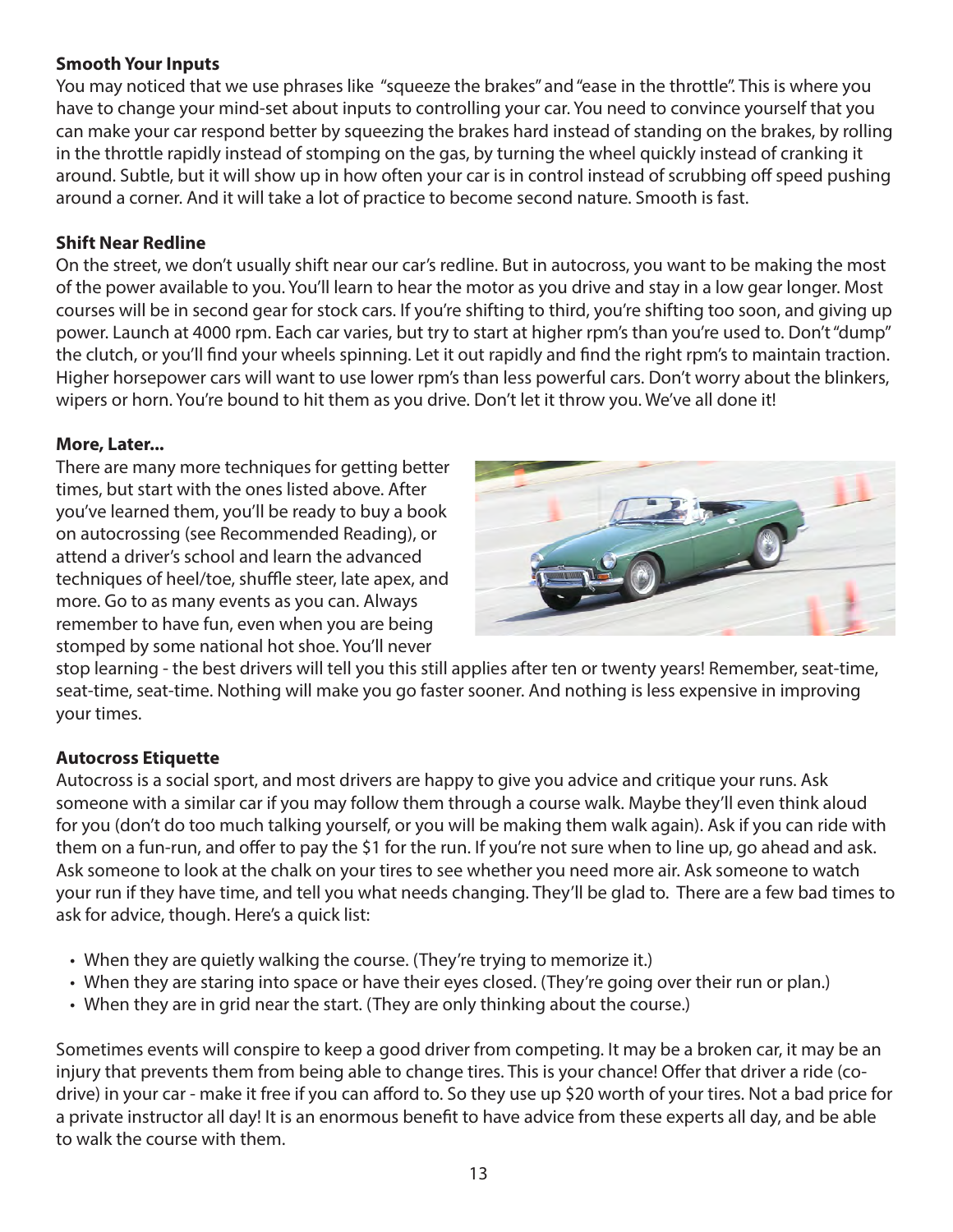Try to help out. There is more work to be done than the mandatory course-work. This is an all volunteer organization, so help is always appreciated. Luckily, this also puts you in a position to talk to other drivers, because the veterans are helping out, too. If you share the work, they'll have more time to talk to you. Likewise, showing up early will help out the registration and tech crew, and give you more time to walk the course. Read the next section on how to help, if you're looking for ideas to lend a hand.

A lot of people stay to help clean up the course and pit areas. Keeping the lot is important to everyone, so leave your pit area cleaner than you found it. A bunch of people usually go out for pizza after the event and everyone is welcome to join in. It's a great way to make friends and learn new things while having a great time.

### **How to Help Out at an Event**

*(You don't have to spend more money to help. The club pays for all supplies)*

### **While you're still a novice:**

- Arrive extra early and be a gopher during course set-up.
- Help sweep the course in sandy corners or carry cones for those setting up the course.
- Line the course, or mark the chalk boxes around the cones.
- Help at registration: carry the waiver through the line or go through the line with tech slips and a pen.
- Ask the people in the trailer if they need any help.
- Identify novices and give them a copy of this novice handbook.
- Corral people to help clean up after the event, or take a walk through the pit area to pick up things left behind.
- Bring in cones, boundary ropes, and fencing after the event.

#### **When you get more comfortable with the way things run:**

- Learn how to tech cars.
- Learn how to design and set up a course of your own.
- Learn timing and scoring.
- Learn how to set up the timer and PA systems.
- Get your safety steward's license.
- Get involved! It's fun to be a part of the action.

#### **The Rule Book and Classes**

The official SCCA Rule Book is a good investment. It will tell you about legal modifications, rules on re-runs, and many other topics. You may look through the club's copy to see what's there. Almost all un-modified cars start out in the Street category. There are a few exceptions, but most people can't afford them. From Street classes, each car moves to a designated Street Prepared or Street Modified class when it has modifications made to it, and with more modifications, on to a Street Modified or Modified class. Sometimes cars in different stock classes will end up in the same street prepared class once they have go-fast goodies added. The reason is that modifications may equalize the cars.

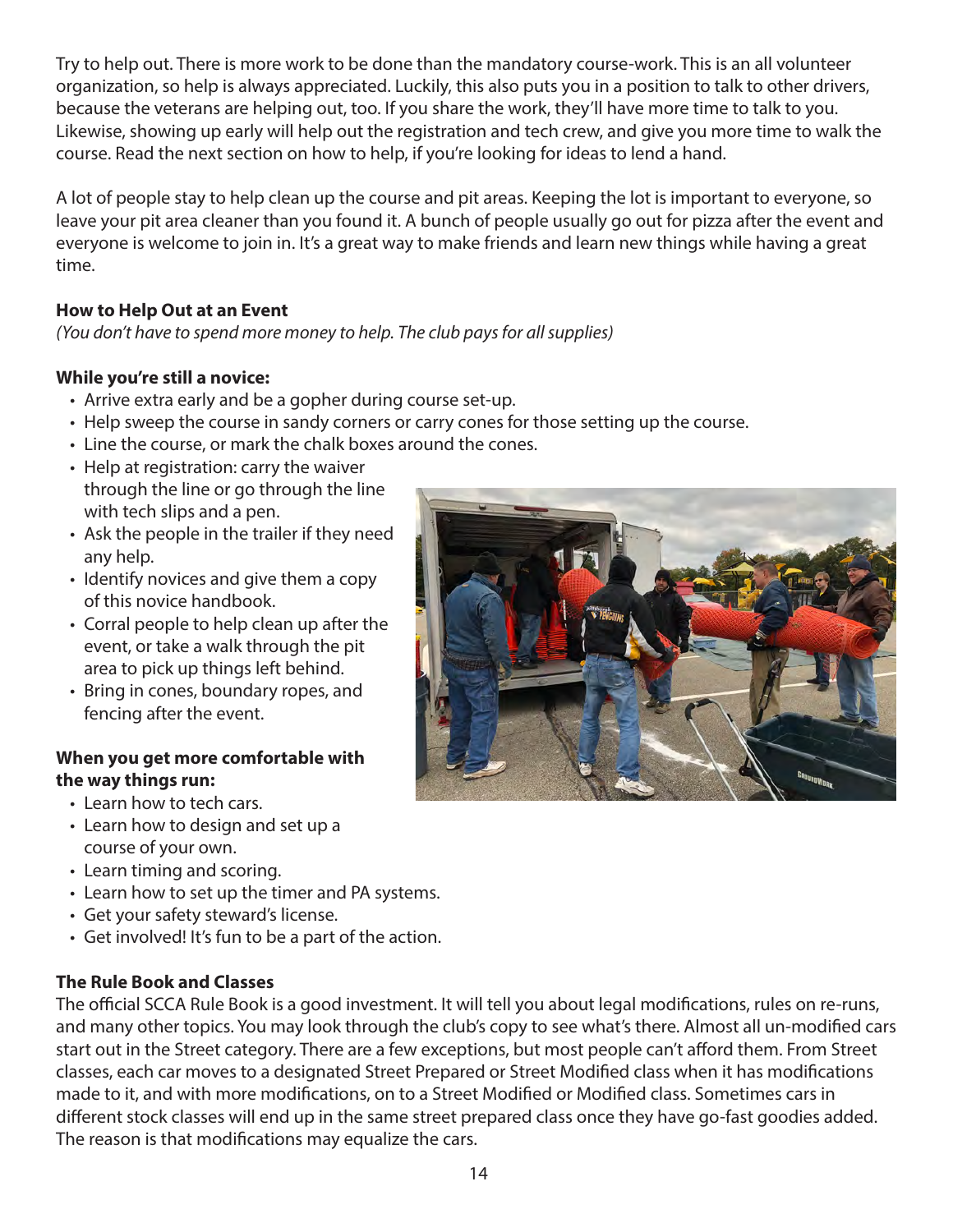#### **PAX Index**

The PAX index, calculated each year by the "Professional Autocross" people (whoever they are) is a commonly used handicapping system for comparing times of cars which are not in the same class. The index is composed of data from across the country, and tries to take the driver out of the equation and compare only the cars.

These indices are based on cars prepared to the limit of the rules and driven by top drivers. The index is multiplied against your run time to provide the time you would have had if you had been in an A-Modified car. It is interesting to compare the index of one class to another to see how much time you should gain if you prepared your car to, for instance, Street Prepared rules. Look in the rulebook to find out where your car would be if you made modifications. You can also see that alphabetically, higher cars are not necessarily faster.

#### **Recommended Reading and Websites**

- Secrets of Solo Racing, by Henry A. Watts
- Prepare to Win, by Carroll Smith
- Tune to Win, by Carroll Smith
- Engineer to Win, by Carroll Smith
- Nuts Bolts and Fasteners, by Carroll Smith
- How to Make Your Car Handle, by Fred Puhn
- Smooth is Fast Autocross Performance by Terry Heick and Bryan Heitkotter
- www.scca.com (Sports Car Club of America)
- www.autocrosstalk.com *(autocross podcast and informative website)*
- North Hills Sports Car Club FaceBook Page

This handbook was last revised in May of 2019.

Please visit our website at www.nhscc.com for event updates.



*We race rain or shine, hot or cold, so make sure that you and your car are prepared and ready for the day!*